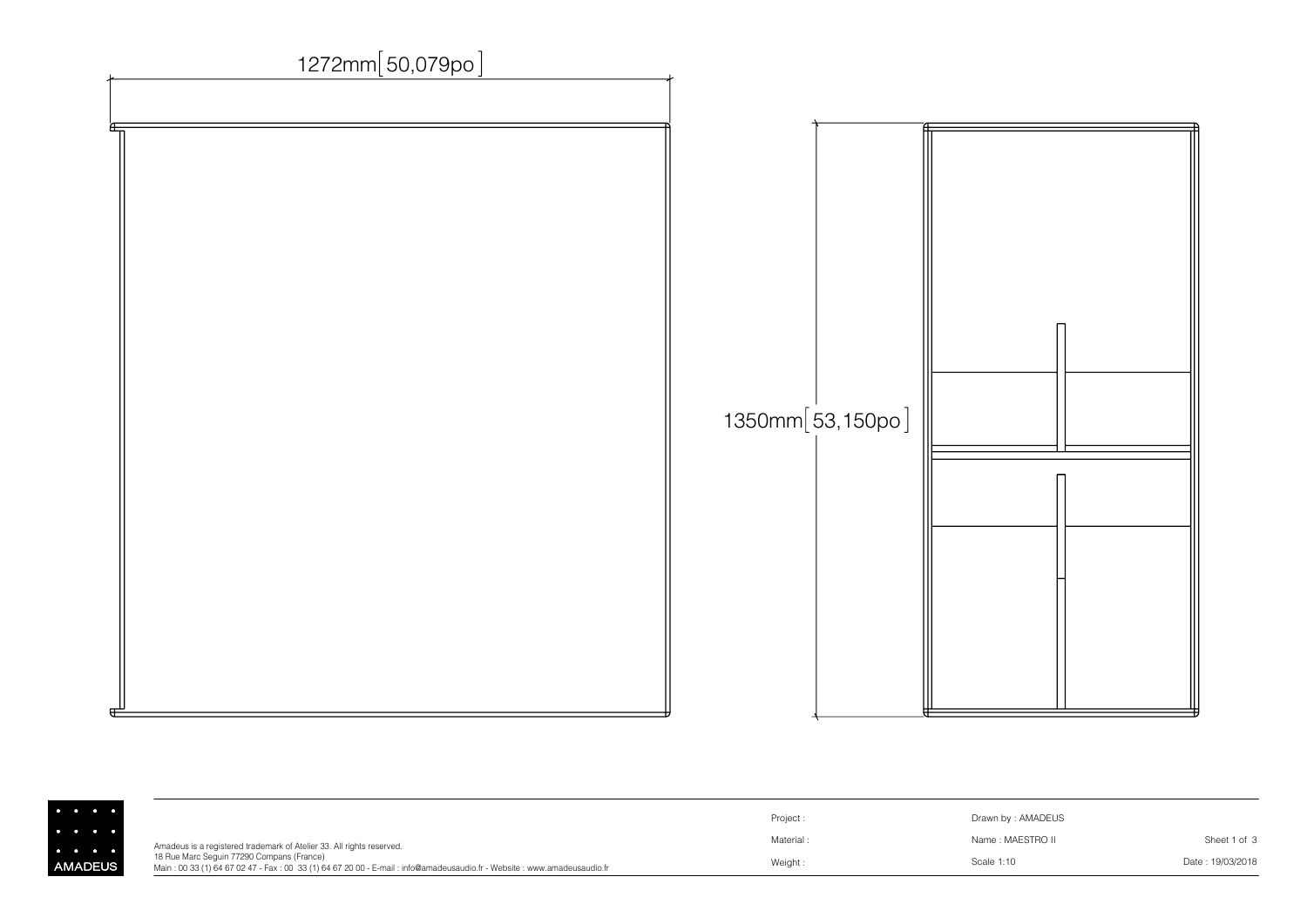

|       |                                                                                                                                                                     | Project   | Drawn by: AMADEUS |                  |
|-------|---------------------------------------------------------------------------------------------------------------------------------------------------------------------|-----------|-------------------|------------------|
|       | Amadeus is a registered trademark of Atelier 33. All rights reserved.                                                                                               | Material: | Name: MAESTRO II  | Sheet 2 of 3     |
| ADEUS | 18 Rue Marc Sequin 77290 Compans (France)<br>Main: 00 33 (1) 64 67 02 47 - Fax: 00 33 (1) 64 67 20 00 - E-mail: info@amadeusaudio.fr - Website: www.amadeusaudio.fr | Weight    | Scale 1:10        | Date: 19/03/2018 |